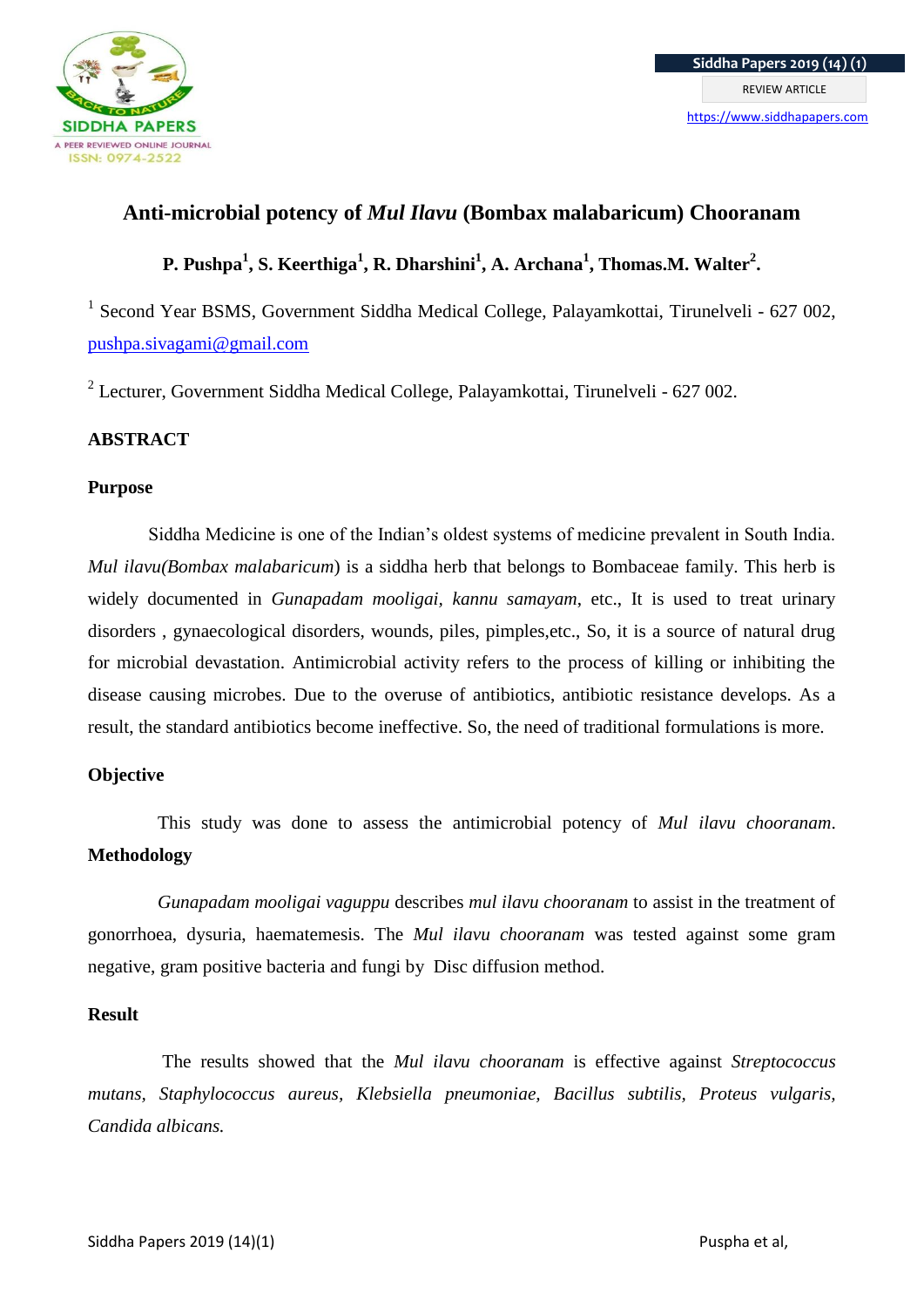#### **Conclusion**

Thus, the *mul ilavu chooranam* helps in the management of infectious diseases.

#### **KEY WORDS**

*Mul ilavu(Bommbax malabaricum) chooranam*, Antimicrobial activity, Siddha formulation, Disc diffusion method.

#### **INTRODUCTION**

The infections caused by microorganism are being treated by the antimicrobial agents. The antimicrobial resistance started appearing in the late 1930s. The human body shows resistance against the antimicrobial agents. As per World Health Organisation (WHO), Antimicrobial resistance (AMR) threatens the effective prevention and treatment of an ever –increasing range of infections caused by bacteria, parasites, viruses and fungi. Without effective antibiotics, the success of major surgery and cancer chemotherapy would be compromised. Besides, the newly developed third and fourth generation antibiotics poses big side effects that are harmful to human health. Hence, the use of herbal formulations as alternative antibiotics is needed. Today, over 80% of the world's population depend on phytomedicine as first line of treatment for various diseases. Until the beginning of  $20<sup>th</sup>$  century, virtually all medicines were derived from natural sources, most often from plants. These antimicrobial agents derived from higher plants have been reviewed recently. This study shows the antimicrobial potency of Mul *ilavu Chooranam. Mul ilavu chooranam* can be primarily used for gonorrhoea, dysuria, haematemeis. It was tested against the gram positive *(Staphylococcus aureus, Streptococcus mutans, Bacillus subtilis)* and gram negative *(Klebsiella pneumoniae, Proteus vulgaris, Escherchia coli)* and fungi *Candida albicans*. The drug is not effective against *E.coli*.

#### **MATERIALS AND METHODS**

#### **Collection**

 The seeds of *mul ilavu* were collected from *mul ilavu* tree in Krishnagiri, Tamil Nadu, and South India. The fruits of *seeragam* and *vaal milagu* were collected from raw drug store in Tirunelveli, Tamil Nadu, South India.

#### **Ingredients of** *mul ilavu chooranam*

*Bombax malabaricum* - *mul ilavu Cuminum cyminum* - *seeragam Piper cubeba - vaal milagu* The drugs were clearly explained in table number 1.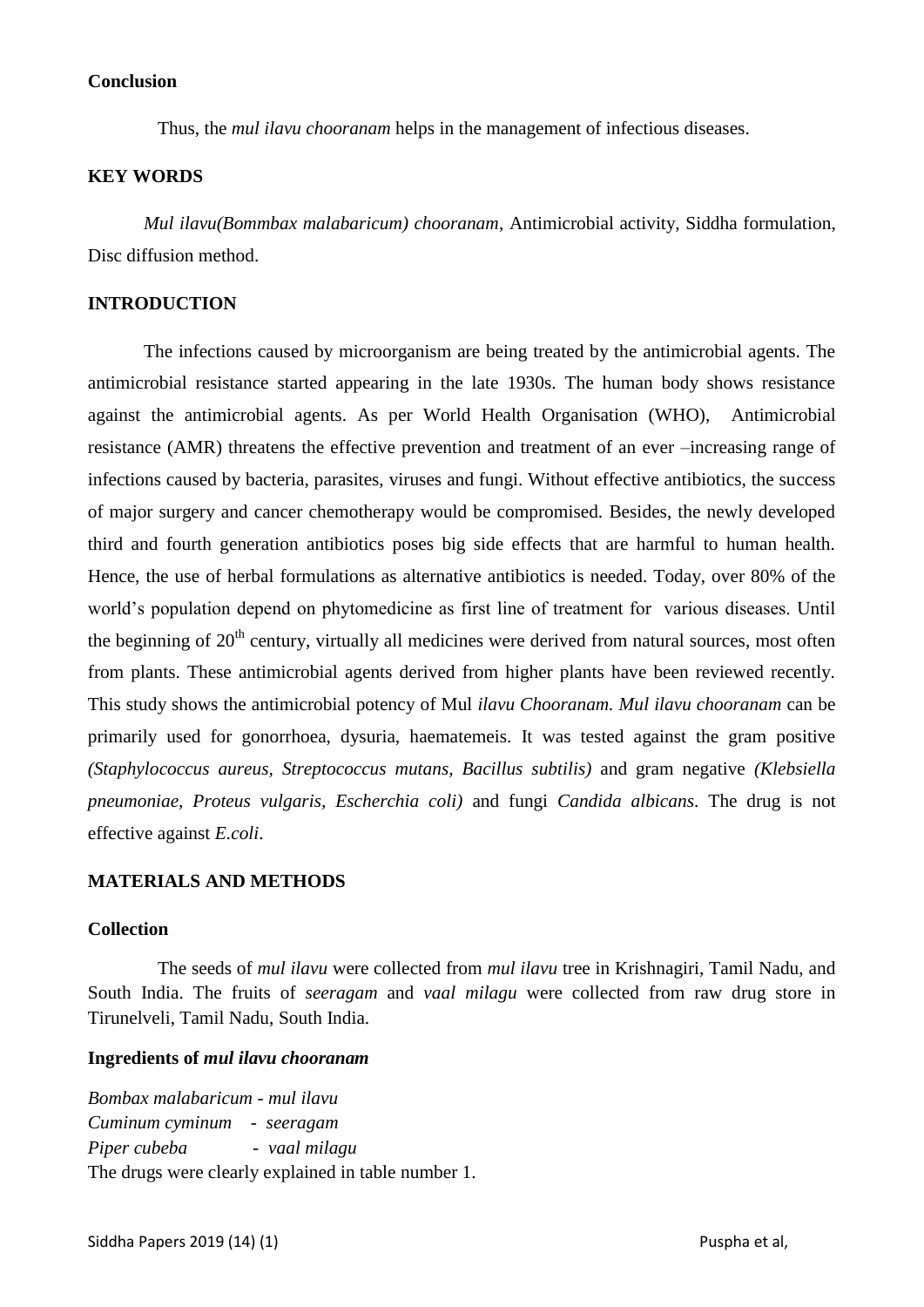#### **S.No Botanical Name Family Parts used Chemicals Action Uses** 1. *Bombax malabaricum* Bombaceae Seed  $\beta$ -sitosterol, essential amino acids,phytosterols, palmitic acid,stearic acid. Aphrodisiac ,Demulcent Cures Diarrhoea, **Dysentry** 2. *Cuminum cyminum* Umbelliferae Fruit Cuminaldehyde, cymene, γ-terpinene, β-pinene, cuminol. Stimulant carminative, Astrigent, Stomachic Cures Dyspepsia chronic diarrhea, billous, nausea 3. *Piper cubeba* Piperaceae Fruit Cubebol, β-caryophyllene, β-elemene, γ-cadinene. Carminative, diuretic, expectorant Cures Indigestion constipation bad breath piles, fistula bleeding diseases.

### **Table 1. The ingredients** *of Mul ilavu chooranam*

#### **Purification**

 The seeds of *mul ilavu*, fruit of *seeragam* and *vaal milagu* were washed and dried in shade. and then, they were fried in dry pan separately.

#### **Preparation**

10*g* of Bombax malabaricum(mul ilavu) seeds and 5*g* of Cuminum cyminum (seeragam) and 2.5*g* of Piper cubeba(vaal milagu) were powdered separately and mixed well.

#### *Chooranam* **purification**

Based on the siddha literature, this *chooranam* is purified by *vasthirakayam*(Powder is sieved by using tiny pored cloth). It is done to obtain more finer particles of chooranam so as to increase its solubility in solvent and absorbtion into the body. Thus the finely powdered *mul ilavu*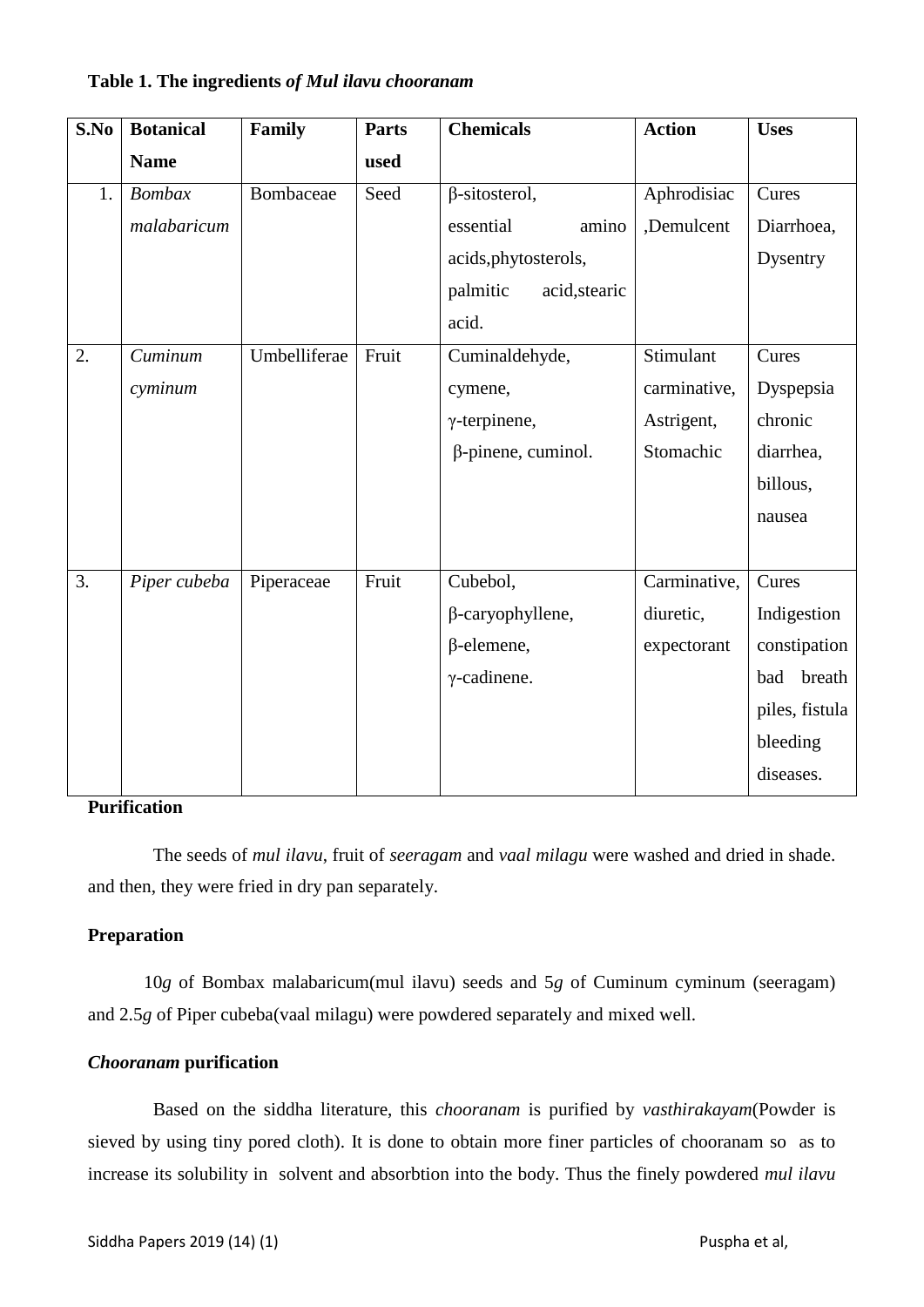*chooranam* was prepared and stored in an air tight container to prevent contamination from dust and air. The *mul ilavu chooranam* was tested for antimicrobial analysis.

#### **Microbial analysis**

#### **Dilution** 0.1*g* in 1*ml*

#### **Test organism**

The test microorganisms used for antimicrobial analysis. Microorganism name were purchased from Microbial Type Culture Collection and Gene Bank (MTCC) Chandigarh. The bacterial strains were maintained on Nutrient Agar (NA).

### **Nutrient Broth Preparation**

Pure culture from the plate were inoculated into nutrient Agar plate and sub cultured at 37 ̊C for 24h. Inoculum was prepared by aseptically adding the fresh culture into 2*ml* of sterile 0.145*mol/L* saline tube and the cell density was adjusted to 0.5 McFarland turbidity standard to yield a bacterial suspension of 1.5×108 *cfu/ml*. Standardized inoculum used for antimicrobial test.

### **Antimicrobial Test**

The medium was prepared by dissolving 3g of Muller Hinton Agar Medium (Hi media) in 1000*ml* of distilled water. The dissolved medium was autoclaved at 15 *Lbs* pressure at 121̊ C for 15min (pH - 7.3). The autoclaved medium was cooled, mixed well and poured petriplates (25*ml*/plate) the plates were swabbed with pathogenic bacteria culture viz . Microorganism name finally, The sample or sample loaded Disc was then placed on the surface of Muller-Hinton medium and the plates were kept for incubation at 37 ̊C for 24hours. At the end of the incubation, inhibition zones were examined around the disc and measured with transparent ruler in millimetres. The size of the zone of inhibition (including disc) was measured in millimetres. The absence of zone of inhibition was interpreted as the absence of activity (Kohner *et.al*., 1994; Mathabe *et al*., 2006). The activites are expressed as resistant, if the zone of inhibition was less than 7*mm*, intermediate (8 - 10 *mm*) and sensitive if more than 11*mm* (Assam *et al.,* 2010) .The zone of inhibition produced in the petriplates against each bacteria is given in the following figure no-1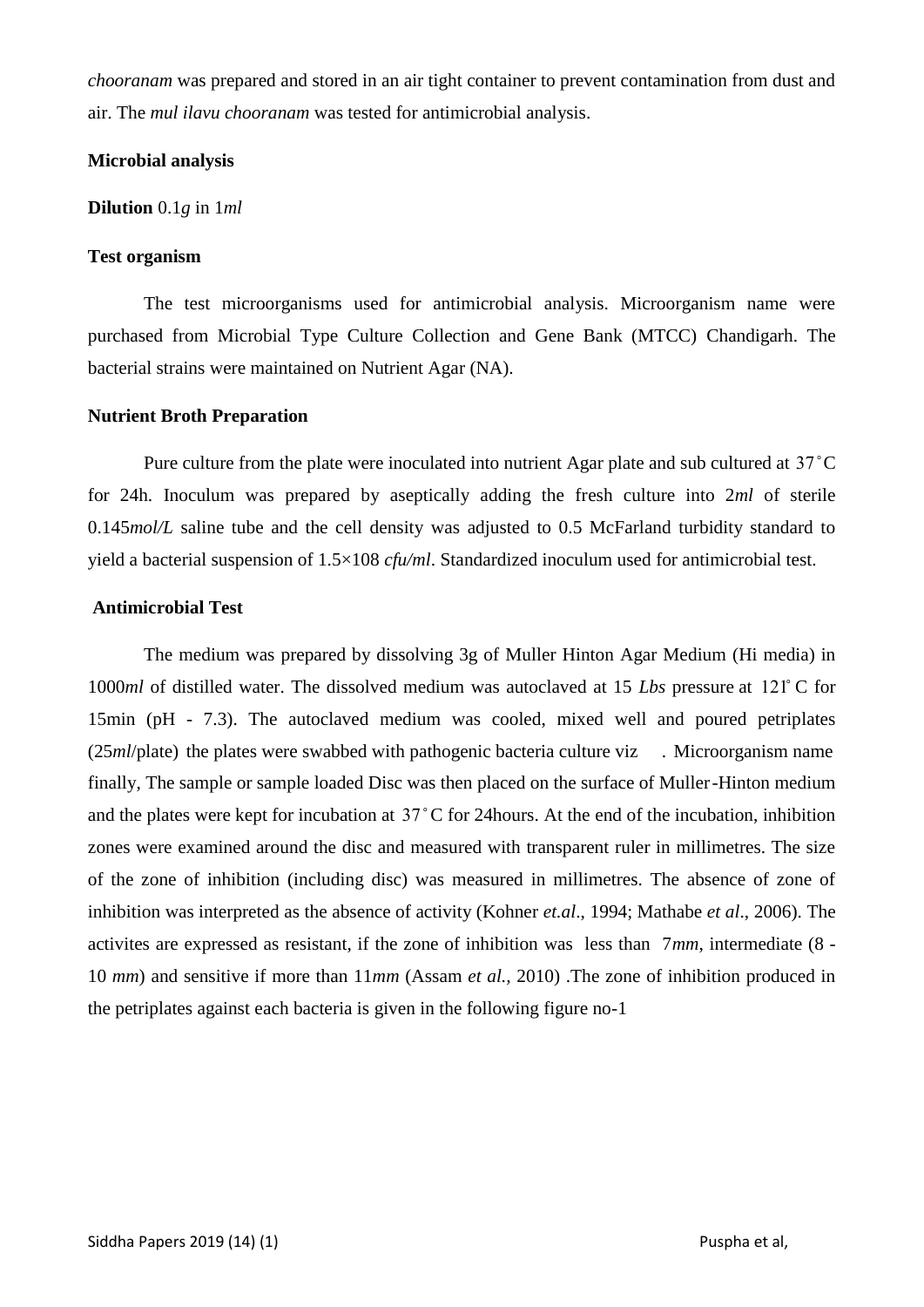

## **Figure 1. Zone of inhibition for selected test microorganisms**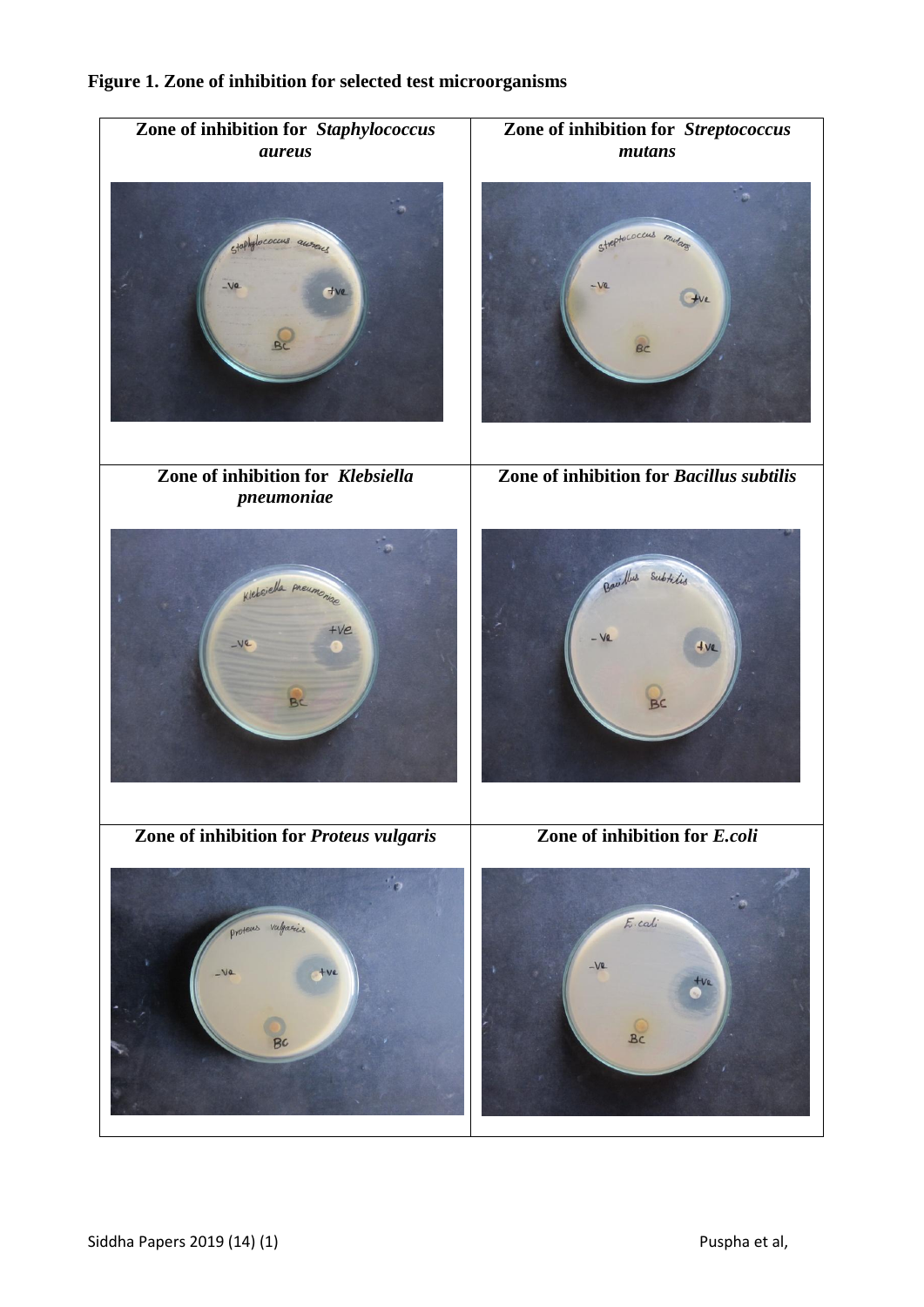#### **Anti-fungi Assay by Disc Diffusion Method**

Antibiotic susceptibility tests were determined by agar disc diffusion (Kirby-Bauer) method. Fungi strains (Fungi Name) were swabbed using sterile cotton swabs in SDA agar plate. Up to 40 *µl* of each concentration of the extract were respectively introduced in the sterile discs using sterile pipettes. The disc was then placed on the surface of SDA medium and the compound was allowed to diffuse for 5 minutes and the plates were kept for incubation at 22 ̊C for 48 hours. At the end of incubation, inhibition zones were examined around the disc and measured with transparent ruler in *millimetres*. The zone of inhibition produced in the petriplate against fungus is given in the following figure no:2



### **Figure 2. Zone of inhibition for** *Candida albicans*

 Some of the common infections caused by selected microorganisms listed in the following Table 2.

#### **Table 2. Infections caused by the selected microorganism**

| <b>Bacteria</b>          | <b>Infection</b>                                                                        |  |  |  |
|--------------------------|-----------------------------------------------------------------------------------------|--|--|--|
| Staphylococcus aureus    | Skin infection, Pneumonia, Heart value infection                                        |  |  |  |
| Steptococcus mutans      | Dental caries, ulcerative colitis, crohn's disease, major<br>inflammatory bone disease. |  |  |  |
| Klebsiella pneumonia     | Pneumonia, Atophic rhinitis, Rhinoscleroma                                              |  |  |  |
| Proteus vulgaris         | UTI, Haematuria, Nosocomial infection.                                                  |  |  |  |
| <b>Bacillus</b> subtilis | Endocarditis, musculoskeletal infection, septicaemia.                                   |  |  |  |
| Fungi Candida albicans   | Candidiasis, UTI.                                                                       |  |  |  |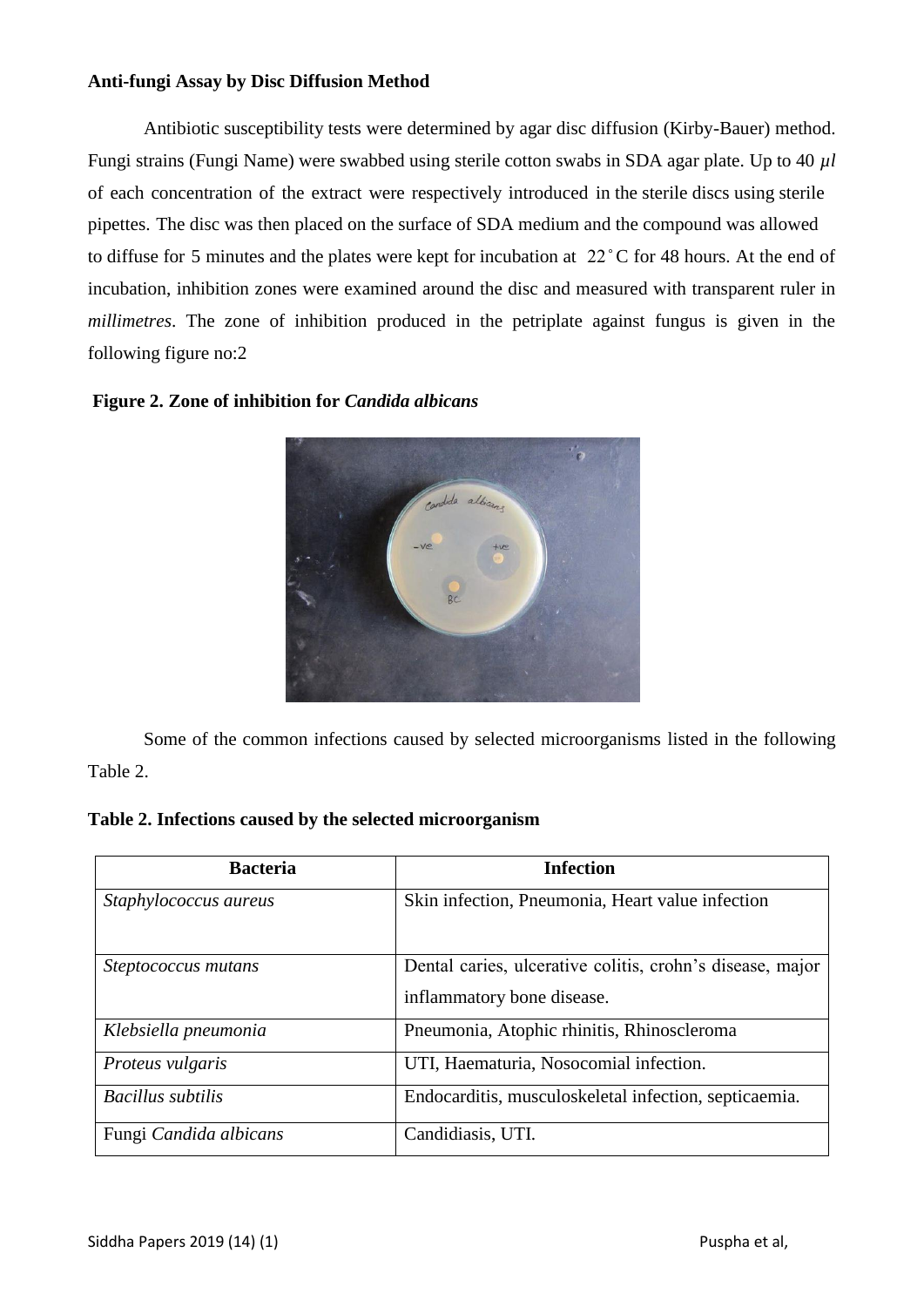#### **RESULT AND DISCUSSION**

The results produced in the test are given in the table.

|                     | <b>Bacteria Strains Name</b>                    |                                            |                                         |                                            |                                        |                    |                            |  |  |
|---------------------|-------------------------------------------------|--------------------------------------------|-----------------------------------------|--------------------------------------------|----------------------------------------|--------------------|----------------------------|--|--|
| <b>Sample</b>       | <b>Staphylococcus</b><br><i>aureus</i> $(G+ve)$ | <b>Streptococcus</b><br>mutans<br>$(G+ve)$ | <b>Bacillus</b><br>subtilis<br>$(G+ve)$ | <b>Klebsiella</b><br>pneumonia<br>$(G-ve)$ | <b>Proteus</b><br>vulgaris<br>$(G-ve)$ | E.coli<br>$(G-ve)$ | Candida<br>albicans<br>(F) |  |  |
| Mul ilavu           | 10                                              | 9                                          | 10                                      | 11                                         | 14                                     | 8                  |                            |  |  |
|                     |                                                 |                                            |                                         |                                            |                                        |                    | 15                         |  |  |
| Positive<br>Control | 33                                              | 11                                         | 21                                      | 27                                         | 27                                     | 27                 | 28                         |  |  |
| Negative<br>control | NZ                                              | NZ                                         | NZ                                      | NZ                                         | NZ                                     | NZ                 | NZ                         |  |  |

#### **Table 3. Zone of inhibition produced in the test**

**Notes:** Mm - millimeter, NZ - No zone, G+ - Gram Positive Organism, G- - Gram Negative Organism, F- Fungi

The zone of inhibition against the test microorganism was measured in millimeters. The sensitivity produced by positive control (Streptomycin) is taken as standard. When the data is converted in percentage, the zone of inhibition obtained by positive control is fixed as 100%. The *Mul Ilavu chooranam* shows 30%, 82%, 48%, 41%,52%, 30%, 54% inhibition to *Staphylococcus aureus, Streptococcus mutans, Bacillus subtilis, Klebsiella pneumonia, Proteus vulgaris, E.coli,Candida albicans* respectively. Hence*, Mul ilavu chooranam* is highly sensitive against *Streptococcus mutans, Candida albicans, Proteus vulgaris, Basillus subtilis, Klebsiella pneumonia*. It shows less sensitivity to *Staphylococcus aureus and E.coli.* The graphical representation of antimicrobial results is given in the following figure no-3 shows that the *mul ilavu chooranam*, a Siddha formulation is more sensitive to *Streptococcus mutans, Proteus vulgaris, Candida albicans, Klebsiella pneumoniae.* It is sensitive to *Bacillus subtilis, Staphylococcus aureus*. It is less sensitive to *E.coli.* Hence, The mul ilavu chooranam has antibacterial and antifungal activity. It can be recommended for Bleeding disorders, Gonorrhoea, Dysuria, Haematuria, Pneumonia, Rhinoscleroma, UTI, Endocarditis, Septicemia, Candidiasis diseases.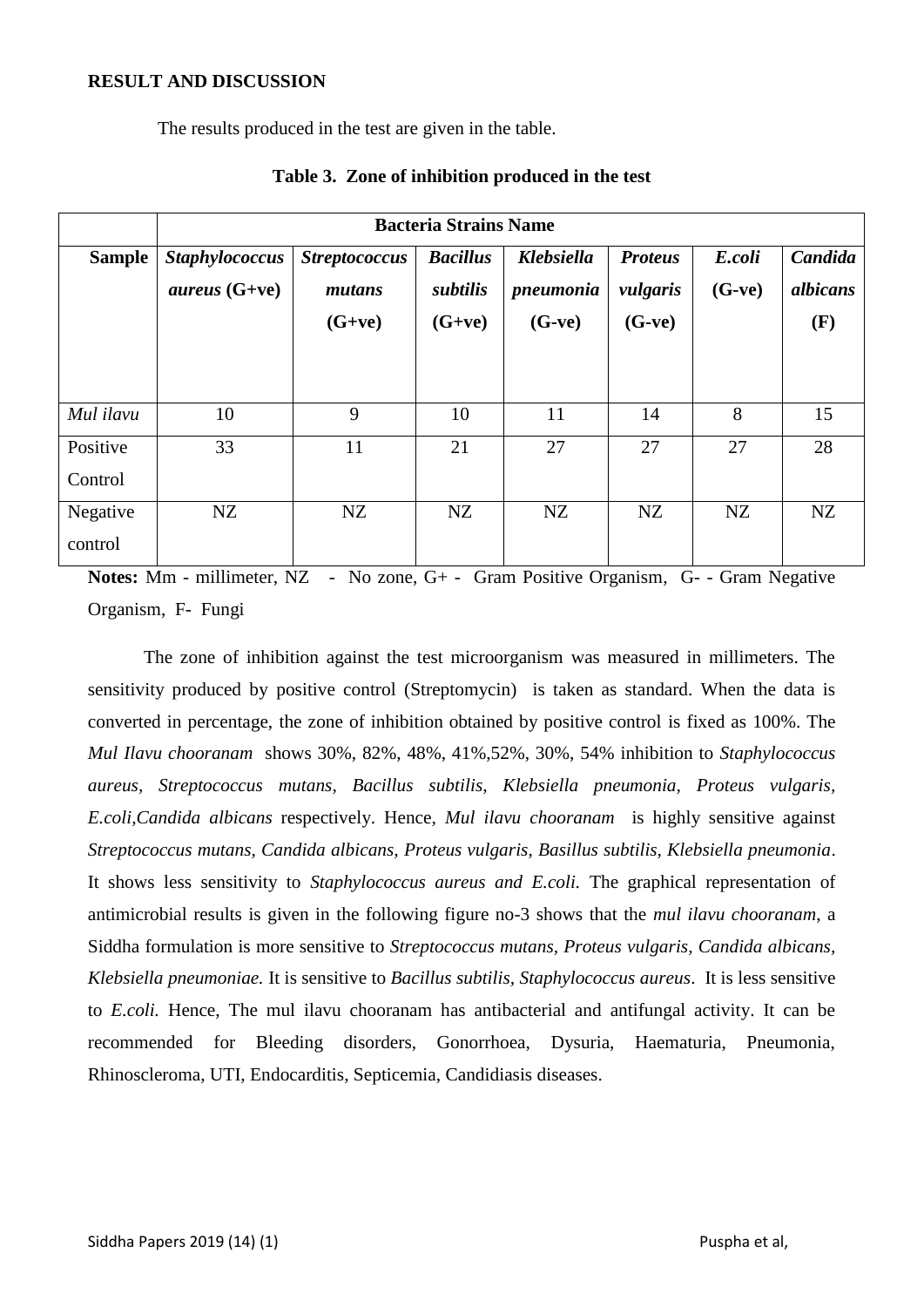

#### **Figure 3. Microbial sencitivity of Mul ilavu chooranam**

#### **CONCLUSION**

The study shows that the mul ilavu chooram, a Siddha formulation is more sensitive to *Proteus vulgaris, Candida albicans, Klebsiella pneumoniae.* It is sensitive to *Bacillus subtilis, Staphylococcus aureus*. more sensitive to Hence, The mul ilavu chooranam has antibacterial and antifungal activity. It can be recommended for Bleeding disorders, Gonorrhoea, Dysuria, Haematuria, Pneumonia, Rhinoscleroma, UTI, Endocarditis, Septicemia, Candidiasis diseases.

#### **ACKNOWLEDGEMENT**

I would take this opportunity to thank our seniors Dr. S. Merish & V.S.Nandhini and the editorial board of Siddha Papers Journal for encouraging our team in completing this work.

#### **REFERENCES**

- 1. Dr. *Murugesa mudaliar*, HPIM, *Gunapadam Mooligai Vaguppu*, 2018 edition published by The Directorate of Indian Medicine and Homeopathy, Chennai, 600106.
- 2. *Sarakku suthi seimuraigal*, 2018 edition. published by The Directorate of Indian Medicine and Homeopathy, Chennai, 600106.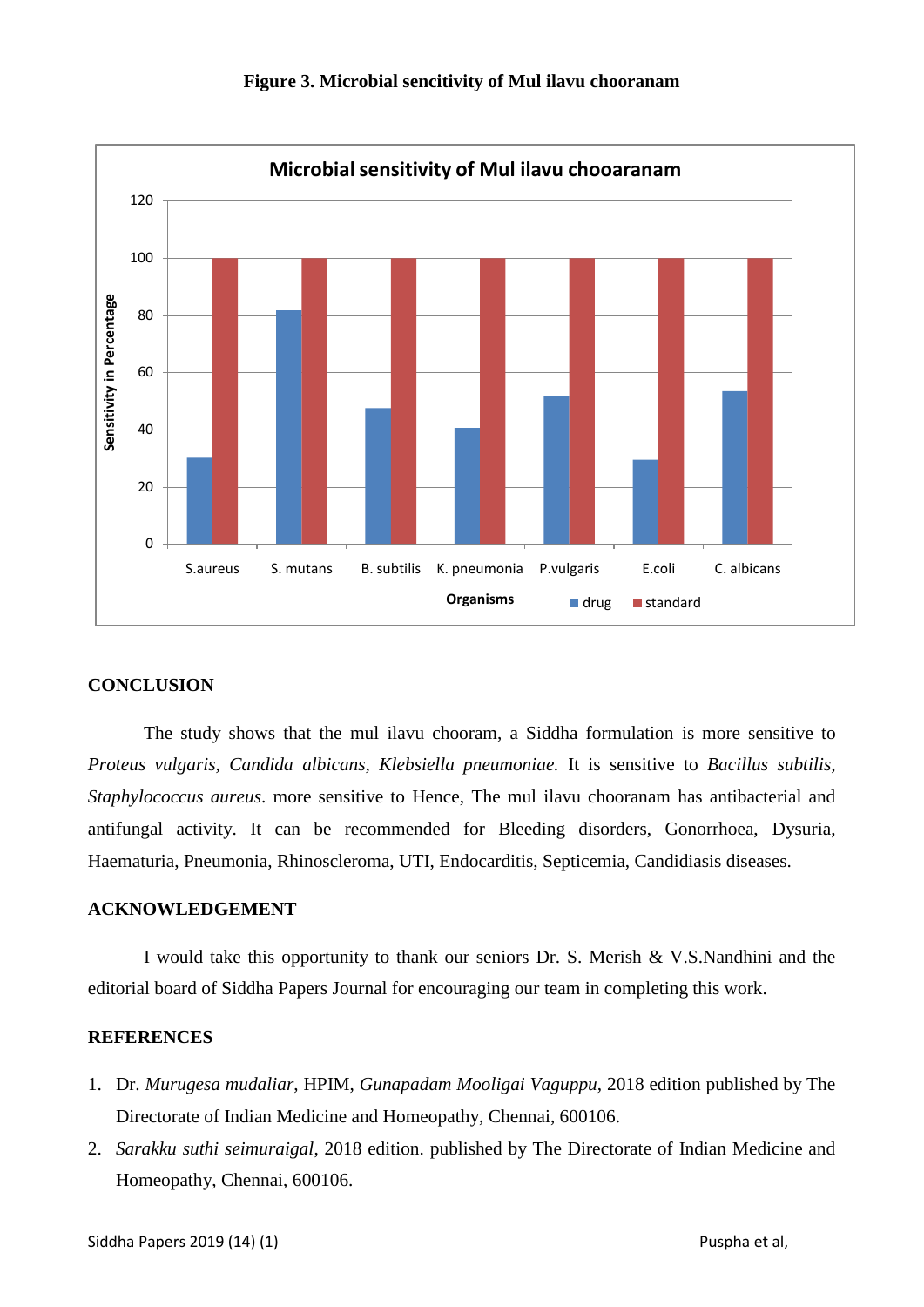- 3. Dr.C.P. Baveja CMD-Department of microbiology, Textbook of microbiology  $5<sup>th</sup>$  edition, Arya publications.
- 4. *T.V. Sambasivampillai,* Tamil toEnglish Dictionary of medicine- Chemistry, Botany and Allied Sciences published by Directorate of Indian medicine and Homeopathy, Chennai, 600106.
- 5. Bauer A hl, Kirby WMM, Sherris JC&Turck M. Antibiotic suspectibility testing by a standaradized single disk method. Amer. I.C/in Pathol. 45:493-6, 1966 (Depts.microbiology and medicine, univ. Washington, Sch.Med., Seattle.WA)
- 6. Kohner PC, Rosenblatt JE, Cockerill FR.1994. comparison of agar dilution, broth dilution and disk diffusion testing of Ampicillin against Haemophilus spp. by using in house and commercially prepared media J.Clin, Microbiol.32, 1594-96.
- 7. Mathabe M.C., Nikolova R.V., Lall N., Nyazema N.Z.antibacterial activities of medicinal plants used for the treatment of diarrhoea in Limpopo province, South Africa, Journal of Ethnopharmacology. 105 (2006) PP, 286-293.
- 8. Assam AJP, Dzoyem JP, pieme CA and penlap V B (2010), "In vitro Anti bacterial activity and Acute Toxicity studies of Aqueous-Methanol Extract of sida rhombifolia linn. (Malvaceae)", BMC complementary and Alternative medicine, vol.10, No.40, PP. 1-7.
- 9. D. Sathyapriya, S. Megha, S.N. Vinupriya, S. Sathish Kumar, Thomas M Walter . The role of Herbal drugs in antimicrobial activity, Siddha Papers 2018 (13) (1).
- 10. H. Nalini Sofia, K. Manickavasakam, Thomas M Walter, H.Vedha Merlin Kumari. Antimicrobial screening of a Siddha Formation Nadukkal Parpam. International journal of Pharmaceutical research and Application, Vol 2, Issue 3, August 2017, PP 01-04.
- 11. Irorere Uhunomma, Igeleke C.L. Antimicrobial properties of the extracts of locally sold garlic and neem leaf in Benin city, Nigeria. International Journal of Biosciences(IJB) . 2012 Vol 2, No 4, p 21-27
- 12. Mary Snow Setzer, Javad Sharifi-Rad, William N. Setzer.The Search for Herbal Antibiotics: An In-Silico Investigation of Antibacterial phytochemicals. Antibiotics 2016,5(3)
- 13. Rein Bos, Herman J. Woerdenbag, Oliver Kayser, Wim J. Quax, Komar Rushlan , Elfami. Essential oil constituents of Piper cubeba L.fils. from Indonesia. Journal of essential oil research, 2007, Volume 19, Issue 1, pg 14-17.
- 14. Hafedh Hajlaoui, Hedi mighri, Emira Noumi, Megdi Snoussi, Najla Trabelsi, Riadh Kousri, Amina Bakhrouf. Chemical composition and biological activities of Tunisian Cuminum cyminum L. Essential oil: A high effectiveness against Vibrio spp. Strains. Food and chemical Toxicology, 2010, volume 48 Issue 8-9,